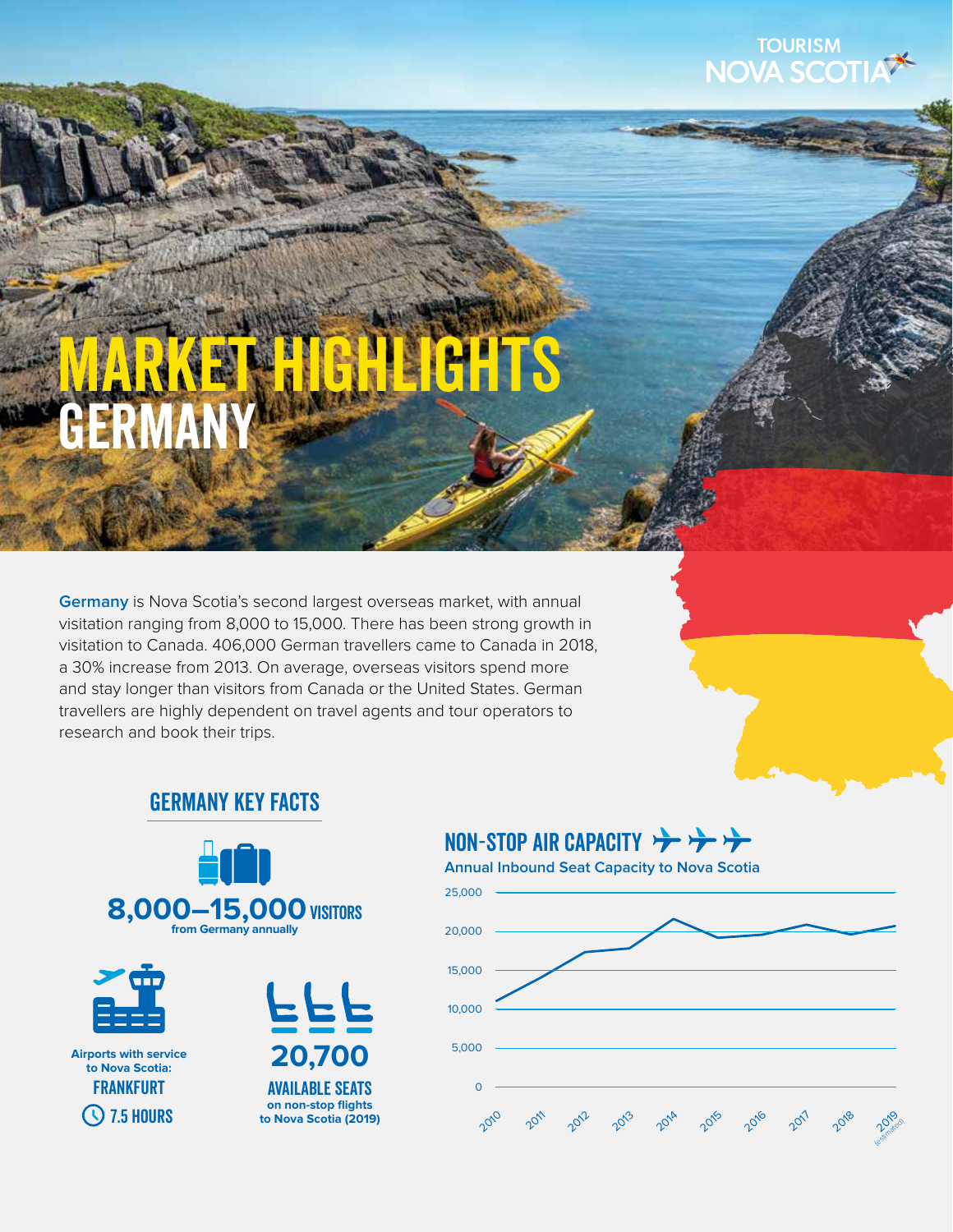# Characteristics of **GERMANY PLEASURE VISITORS**

Tourism Nova Scotia works to attract people travelling for pleasure. These visitors are more likely to stay in paid accommodations and spend more during their trip than those visiting friends and relatives. 64% of visitors from overseas are pleasure visitors.

### WHEN THEY DECIDE TO VISIT NOVA SCOTIA<sup>\*</sup>



Visitation by Season (2018)



# TARGET TRAVELLER SEGMENTS

The Explorer Quotient® (EQ) traveller segmentation approach helps identify and understand why people travel, why different types of travellers seek different experiences, and how tourism operators can engage with visitors based on their travel preferences. Tourism Nova Scotia has identified three key target traveller segments. While all three groups are interested in Nova Scotia's local food, seek authentic experiences, and enjoy natural beauty, traveller segments differ in how they prefer to experience these elements. Operators can consider how these target segments are attracted, or could be attracted, to their business.

#### **Authentic Experiencers:**

- Travel for learning and personal development
- Prefer to do their own thing and explore off-the-beaten-path, away from crowds
- Like to be immersed in the local culture and history
- Don't need to be pampered; prefer to blend in with the locals

### **Cultural Explorers:**

- Travel for discovery and shared learning experiences
- Value connecting with local culture, including festivals and events
- Enjoy outdoor adventures with fun companions
- Like to explore hidden gems
- Spontaneous travellers

#### **Free Spirits:**

- Travel for fun and escape
- Seek adventure and excitement; like to try new things
- Seek the best they can afford; will indulge on vacation
- Pack a lot into their itineraries; want to take in all the main attractions
- More likely to participate in group travel



### WHERE THEY STAY<sup>\*</sup>





# WHAT THEY LIKE TO DO IN NOVA SCOTIA\*



\*data reflects all overseas visitors

**AVERAGE SPEND** PER TRIP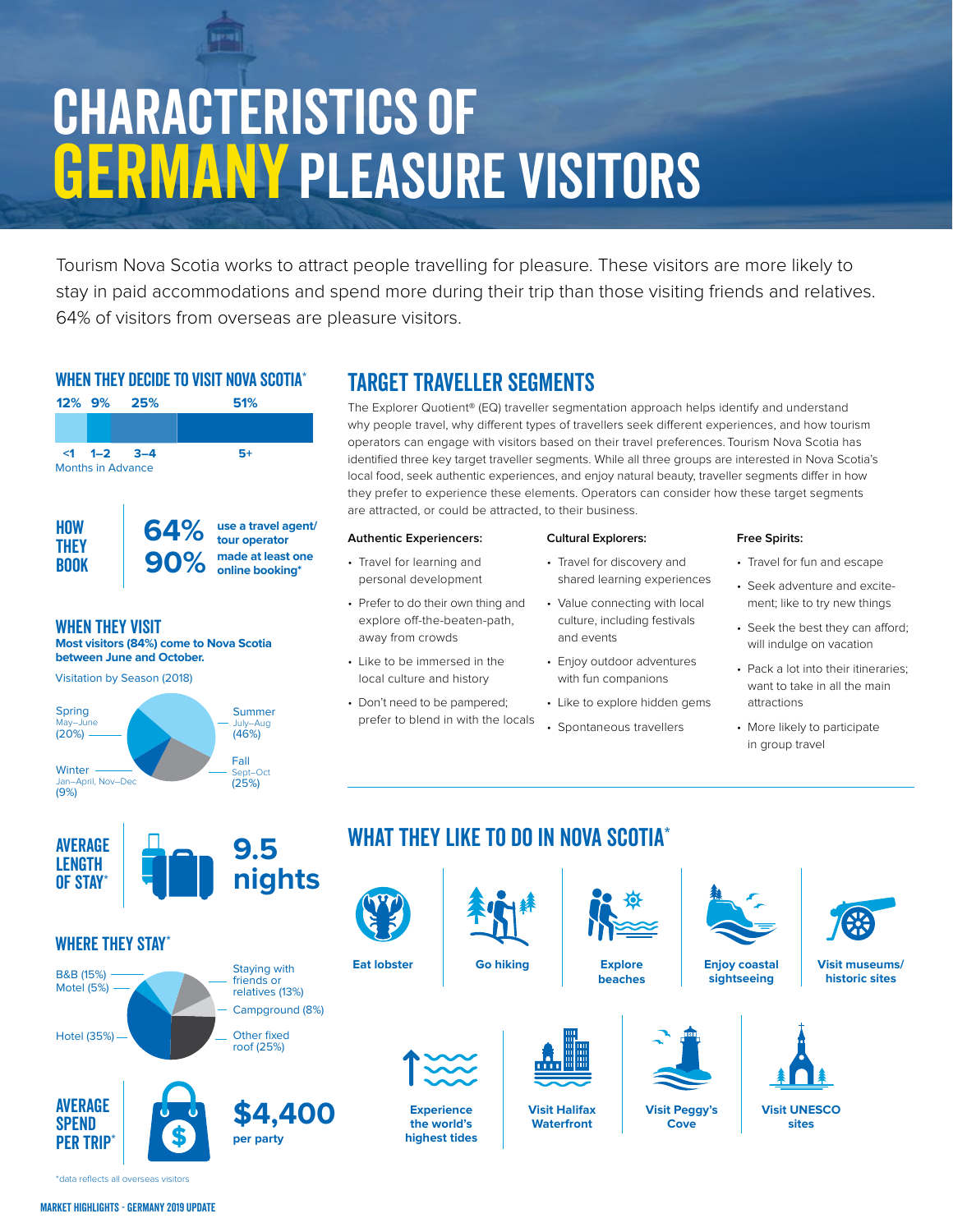# **GERMANY** SWOT Analysis

## **STRENGTHS**

- •Nova Scotia offers many things that appeal to travellers from Germany
- •Overseas visitors tend to stay longer and spend more than Canadian or US visitors
- •Easy access via non-stop flights June—October (up to 5x weekly from Frankfurt in July/Aug)
- •Euro is strong currency relative to Canadian dollar
- •Strong visitation growth over past five years
- •Tourism Nova Scotia has an established in-market representative
- •Diverse partnerships with tour operators in Germany mitigate risk to industry restructuring

## **WEAKNESSES**

- •Visitation is primarily seasonal
- •Many Nova Scotia operators closed in fall season when visitation from Germany is still strong
- •No direct flights outside of peak season
- Suspension of key routes from Reykjavik and London-Heathrow due to Boeing 737 MAX jet grounding
- Limited awareness of Nova Scotia
- Highly competitive advertising market; difficult to break through the clutter
- •Direct-to-consumer activities limited due to available marketing budget

## **OPPORTUNITIES**

- •Increase awareness and reach through increased marketing investment
- •Increase inventory of compelling shoulder season products and experiences
- •Take advantage of Destination Canada's goal of increasing travel to less visited parts of Canada
- •More operators/industry can become trade ready to be included in travel packages sold through German tour operators
- •Adjust marketing timeline to align with earlier Germany booking timeline
- •Increase promotion of Nova Scotia offerings where travellers are looking for information, such as online booking platforms

### **THREATS**

- •Exchange rate volatility
- •Economic slowdown
- •German tour operators changing focus, could reduce Nova Scotia itineraries
- •Sustainability of Condor Airlines flight from Frankfurt following sudden closure of parent company Thomas Cook
- •Cost of air travel

# TOURISM NOVA SCOTIA MARKETING and Trade ACTIVITIES

#### **Consumer-focused Advertising**

Tourism Nova Scotia's consumer-focused marketing activities generate awareness of, and interest in, Nova Scotia as a travel destination.

#### **• Direct-to-consumer Advertising:**

Tourism Nova Scotia, in partnership with the Halifax International Airport Authority, ran a direct-to-consumer advertising campaign in 2019 focused on driving awareness of Nova Scotia as a travel destination and direct air routes. The campaign consists of digital video, digital display, search engine marketing, and social advertising.

**• Marketing Partnerships:** Tourism Nova Scotia partners with Destination Canada and Tourism International Market Expansion Program (TIME) to increase awareness of Nova Scotia.

#### **Travel Media and Travel Trade**

Tourism Nova Scotia's travel media and travel trade activities leverage partnerships to create awareness of Nova Scotia, develop and sell travel packages, and inspire people to visit Nova Scotia.

- **In-market Representative:** Tourism Nova Scotia's in-market representative provides a wide range of marketing services, including leveraging tour operators and travel writers/influencers to build awareness of Nova Scotia and encourage visitors to decide to visit Nova Scotia.
- **Trade Partnerships:** Tourism Nova Scotia partners with Destination Canada and the Atlantic Canadian provinces to develop, market, and increase sales of packaged product sold through Germany-based tour operators.
- **Travel Trade Familiarization (FAM) Tours:** Tourism Nova Scotia hosts travel agents and tour operators from throughout North America, Europe, and China to experience Nova Scotia for themselves so they may develop Nova Scotia itineraries and travel packages.
- **Travel Media Press Trips:** Journalists and influencers visit Nova Scotia so they can promote Nova Scotia tourism products through national and international travel media.
- **Media and Travel Trade Marketplaces:** Tourism Nova Scotia promotes Nova Scotia through participation in media and travel trade marketplaces in Germany.